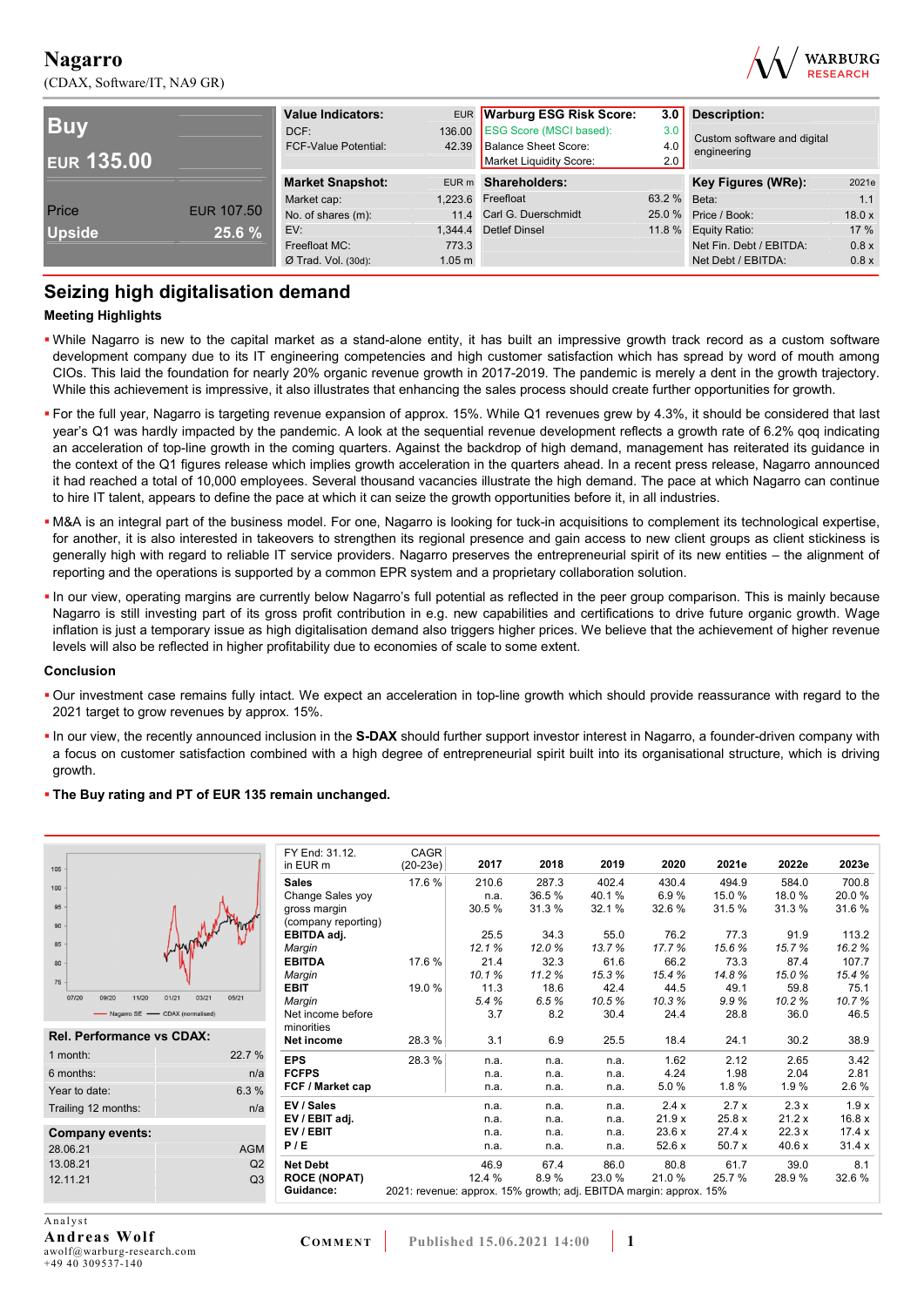





# **Company Background**

- Nagarro provides technology and custom software development services for digital transformation,...
- ...with a focus on disruptive technologies such as artificial intelligence, big data, and internet of things.
- Complementary business fields such as managed services, e-commerce solutions or ERP consulting complete the offering.
- While the majority of revenue is generated in higher price countries, Nagarro is able to serve this demand with access to experts in regions associated with lower costs.

# **Competitive Quality**

- Nagarro is a trusted and valued digitalisation partner developing tailor-made software to achieve competitive differentiation for its clients.
- Technological focus and expertise position the company as an IT engineering expert rather than a consulting or services company.
- Proprietary software Ginger supports collaboration, a decentralised organisational structure which provides access to IT talent and enables Nagarro to serve both, small and large companies around the globe.
- Organizational design and processes allow Nagarro to cross-fertilize knowledge across the global organisation and adapt quickly to new technologies and client needs with lean and agile teams and short time-to-market.
- Access to scarce IT specialists: Nagarro's approx. 8,000 IT experts e.g. in India, China or Romania have a strong footprint in futureoriented technologies such as cloud, AI, IoT, deep learning or big data.

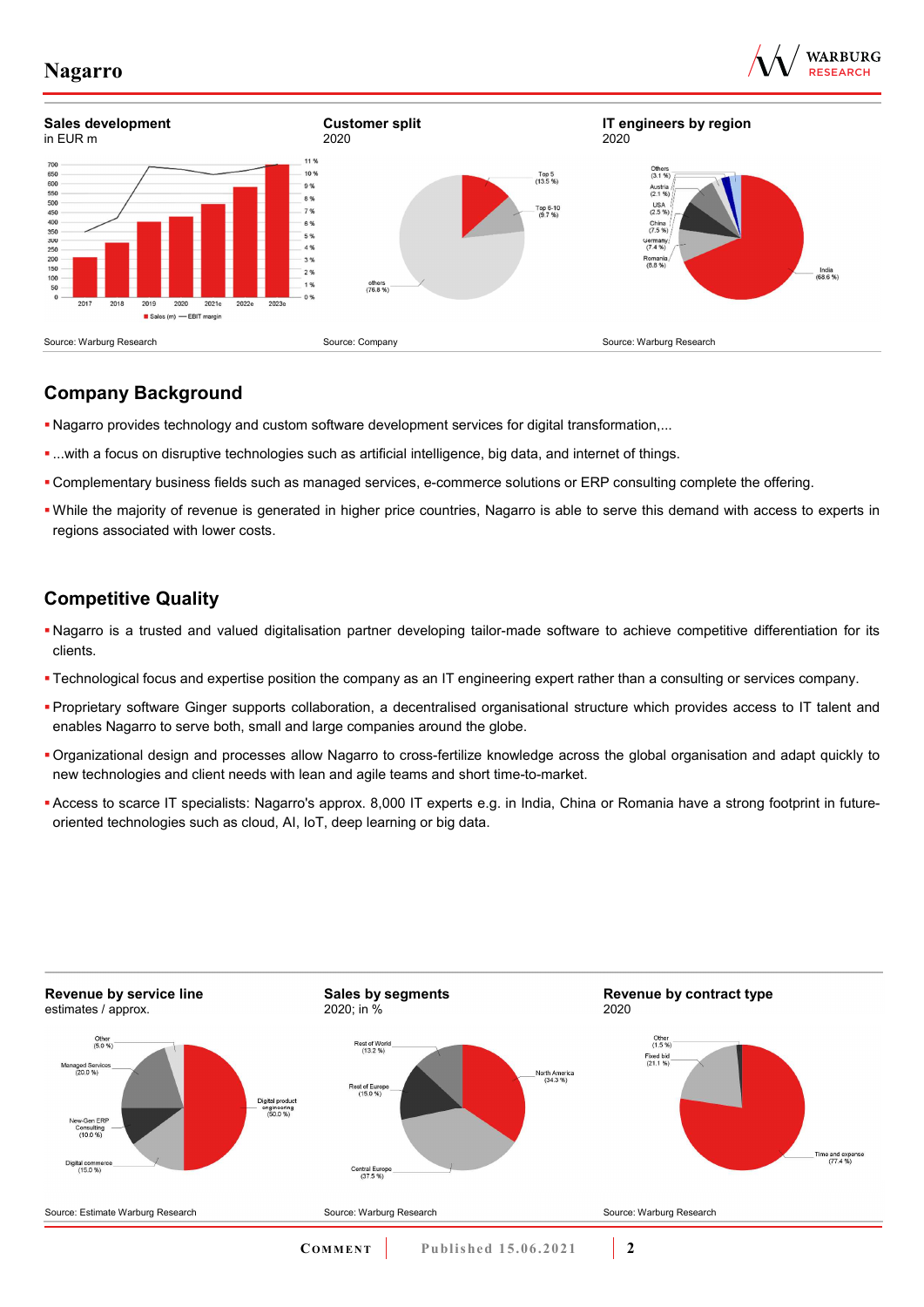

| <b>DCF</b> model               |         |                          |                           |       |       |                        |                   |                              |                            |         |             |                   |                       |             |
|--------------------------------|---------|--------------------------|---------------------------|-------|-------|------------------------|-------------------|------------------------------|----------------------------|---------|-------------|-------------------|-----------------------|-------------|
|                                |         | Detailed forecast period |                           |       |       |                        |                   |                              | <b>Transitional period</b> |         |             |                   |                       | Term. Value |
| Figures in EUR m               | 2021e   | 2022e                    | 2023e                     | 2024e | 2025e | 2026e                  | 2027e             | 2028e                        | 2029e                      | 2030e   | 2031e       | 2032e             | 2033e                 |             |
| Sales                          | 494.9   | 584.0                    | 700.8                     | 805.9 | 919.6 | 1.041.5                | 1.171.2           | 1.308.4                      | 1.452.4                    | 1,602.7 | 1.758.6     | 1.919.4           | 1.957.8               |             |
| Sales change                   | 15.0%   | 18.0%                    | 20.0%                     | 15.0% | 14.1% | 13.3%                  | 12.5%             | 11.7%                        | 11.0%                      | 10.3%   | 9.7%        | 9.1%              | 2.0%                  | 2.0%        |
| <b>EBIT</b>                    | 49.1    | 59.8                     | 75.1                      | 90.4  | 103.2 | 116.9                  | 131.4             | 146.8                        | 163.0                      | 179.8   | 197.3       | 215.4             | 219.7                 |             |
| EBIT-margin                    | 9.9%    | 10.2%                    | 10.7%                     | 11.2% | 11.2% | 11.2%                  | 11.2%             | 11.2%                        | 11.2%                      | 11.2%   | 11.2%       | 11.2%             | 11.2%                 |             |
| Tax rate (EBT)                 | 32.0%   | 32.0%                    | 32.0%                     | 32.0% | 32.0% | 32.0%                  | 32.0%             | 32.0%                        | 32.0%                      | 32.0%   | 32.0%       | 32.0%             | 32.0%                 |             |
| <b>NOPAT</b>                   | 33.4    | 40.7                     | 51.1                      | 61.5  | 70.2  | 79.5                   | 89.4              | 99.8                         | 110.8                      | 122.3   | 134.2       | 146.4             | 149.4                 |             |
| Depreciation                   | 24.2    | 27.6                     | 32.6                      | 8.9   | 9.2   | 10.4                   | 11.7              | 13.1                         | 14.5                       | 16.0    | 17.6        | 19.2              | 21.5                  |             |
| in % of Sales                  | 4.9%    | 4.7%                     | 4.6%                      | 1.1%  | 1.0%  | 1.0%                   | 1.0%              | 1.0%                         | 1.0%                       | 1.0%    | 1.0%        | 1.0%              | 1.1%                  |             |
| Changes in provisions          | 0.5     | 0.5                      | 1.0                       | 1.2   | 1.3   | 1.4                    | 1.5               | 1.6                          | 1.6                        | 1.7     | 1.8         | 1.8               | 0.4                   |             |
| Change in Liquidity from       |         |                          |                           |       |       |                        |                   |                              |                            |         |             |                   |                       |             |
| - Working Capital              | 7.7     | 10.8                     | 16.1                      | 19.8  | 13.6  | 14.6                   | 15.6              | 16.5                         | 17.3                       | 18.0    | 18.7        | 19.3              | 4.6                   |             |
| - Capex                        | 4.0     | 5.4                      | 6.4                       | 8.9   | 10.1  | 11.5                   | 12.9              | 14.4                         | 16.0                       | 17.6    | 19.3        | 21.1              | 21.5                  |             |
| Capex in % of Sales            | 0.8%    | 0.9%                     | 0.9%                      | 1.1%  | 1.1%  | 1.1%                   | 1.1%              | 1.1%                         | 1.1%                       | 1.1%    | 1.1%        | 1.1%              | 1.1%                  |             |
| Other                          | 20.3    | 23.9                     | 28.7                      | 0.0   | 0.0   | 0.0                    | 0.0               | 0.0                          | 0.0                        | 0.0     | 0.0         | 0.0               | 0.0                   |             |
| Free Cash Flow (WACC<br>Model) | 26.1    | 28.7                     | 33.5                      | 42.9  | 56.9  | 65.2                   | 74.1              | 83.6                         | 93.7                       | 104.4   | 115.5       | 127.1             | 145.2                 | 148         |
| PV of FCF                      | 26.1    | 26.8                     | 29.2                      | 35.0  | 43.4  | 46.5                   | 49.4              | 52.1                         | 54.6                       | 56.9    | 58.8        | 60.5              | 64.6                  | 1,323       |
| share of PVs                   |         | 4.26 %                   |                           |       |       |                        |                   | 27.08%                       |                            |         |             |                   |                       | 68.65 %     |
| <b>Model parameter</b>         |         |                          |                           |       |       |                        |                   | Valuation (m)                |                            |         |             |                   |                       |             |
| Derivation of WACC:            |         |                          | Derivation of Beta:       |       |       |                        |                   | Present values 2033e         |                            | 604     |             |                   |                       |             |
|                                |         |                          |                           |       |       |                        |                   | <b>Terminal Value</b>        |                            | 1,323   |             |                   |                       |             |
| Debt ratio                     | 11.00 % |                          | <b>Financial Strength</b> |       |       | 1.10                   |                   | <b>Financial liabilities</b> |                            |         | 183         |                   |                       |             |
| Cost of debt (after tax)       | 2.4 %   |                          | Liquidity (share)         |       |       | 1.10                   |                   | <b>Pension liabilities</b>   |                            |         | 6           |                   |                       |             |
| Market return                  | 7.00 %  |                          | Cyclicality               |       |       | 1.10<br>Hybrid capital |                   |                              | $\pmb{0}$                  |         |             |                   |                       |             |
| Risk free rate                 | 1.50 %  |                          | Transparency              |       |       | 1.10                   | Minority interest |                              |                            | 297     |             |                   |                       |             |
|                                |         |                          | <b>Others</b>             |       |       | 1.10                   |                   | Market val. of investments   |                            |         | $\mathbf 0$ |                   |                       |             |
|                                |         |                          |                           |       |       |                        | Liquidity         |                              |                            |         | 108         | No. of shares (m) |                       | 11.4        |
| <b>WACC</b>                    | 6.98%   |                          | <b>Beta</b>               |       |       | 1.10                   |                   | <b>Equity Value</b>          |                            | 1,550   |             |                   | Value per share (EUR) | 136.14      |

### **Sensitivity Value per Share (EUR)**

|                   | <b>Terminal Growth</b> |        |        |        |                                      |        |        |                  | Delta EBIT-margin |         |        |                                                   |        |        |        |
|-------------------|------------------------|--------|--------|--------|--------------------------------------|--------|--------|------------------|-------------------|---------|--------|---------------------------------------------------|--------|--------|--------|
| <b>Beta</b> WACC  | 1.25%                  | 1.50 % |        |        | $1.75\%$ 2.00 % 2.25 % 2.50 % 2.75 % |        |        | <b>Beta</b> WACC | $-1.5$ pp         | -1.0 pp |        | $-0.5$ pp $+0.0$ pp $+0.5$ pp $+1.0$ pp $+1.5$ pp |        |        |        |
| 1.30 $8.0\%$      | 93.51                  | 96.48  | 99.68  | 103.16 | 106.93                               | 111.05 | 115.57 | $1.30\ 8.0\%$    | 83.03             | 89.74   | 96.45  | 103.16                                            | 109.87 | 116.57 | 123.28 |
| 1.20 $7.5\%$      | 106.07                 | 109.74 | 113.73 | 118.09 | 122.86                               | 128.11 | 133.92 | 1.20 $7.5\%$     | 95.88             | 103.28  | 110.68 | 118.09                                            | 125.49 | 132.90 | 140.30 |
| 1.15 $7.2\%$      | 113 17                 | 117 28 | 121.76 | 126.67 | 132.07                               | 138.04 | 144 68 | 1.15 $7.2\%$     | 103.26            | 111.06  | 118.86 | 126.67                                            | 134.47 | 142 27 | 150.07 |
| 1.10 $7.0\%$      | 120.93                 | 125 54 | 130.58 | 136.14 | 142.28                               | 149.11 | 156 74 | 1.10 $7.0\%$     | 111 41            | 119.65  | 127.90 | 136.14                                            | 144.38 | 152.62 | 160.86 |
| 1.05 $6.7%$       | 129.42                 | 134.61 | 140.33 | 146.64 | 153.66                               | 161.51 | 170 35 | 1.05 6.7 $%$     | 120.46            | 129.19  | 137.91 | 146.64                                            | 155.37 | 164.10 | 172.83 |
| 1.00 $6.5\%$      | 138 76                 | 144.64 | 151.13 | 158.36 | 166.43                               | 175.52 | 185.83 | 1.00 6.5 %       | 130.54            | 139.81  | 149.09 | 158.36                                            | 167.63 | 176.90 | 186.17 |
| $0.90\quad 6.0\%$ | 160.52                 | 168.16 | 176.70 | 186.32 | 197.23                               | 209.70 | 224.10 | $0.90\ 6.0\ \%$  | 154.63            | 165.19  | 175.76 | 186.32                                            | 196.89 | 207.45 | 218.01 |
|                   |                        |        |        |        |                                      |        |        |                  |                   |         |        |                                                   |        |        |        |

**- Slight EBIT margin expansion anticipated** 

Other: IFRS 16 impact in the detailed forecast. Depreciation and capex at same levels thereafter.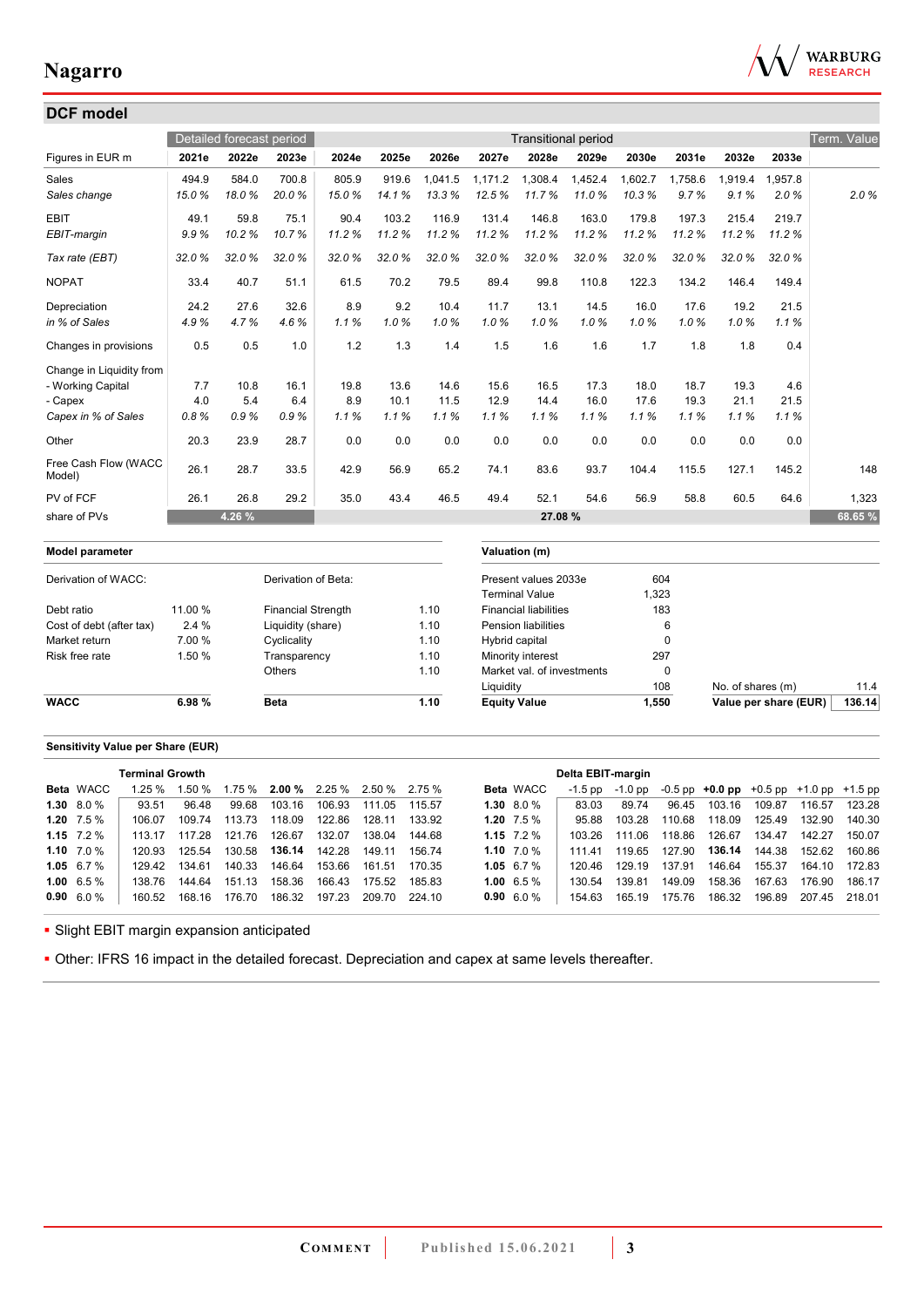

#### **Valuation 2017 2018 2019 2020 2021e 2022e 2023e** Price / Book n.a. n.a. n.a. 22.2 x 18.0 x 11.4 x 8.0 x Book value per share ex intangibles **n.a.** n.a. n.a. n.a. n.a. n.a. 3.42 -0.06 3.91 EV / Sales n.a. n.a. n.a. 2.4 x 2.7 x 2.3 x 1.9 x EV / EBITDA n.a. n.a. n.a. 15.9 x 18.3 x 15.2 x 12.2 x EV / EBIT n.a. n.a. n.a. 23.6 x 27.4 x 22.3 x 17.4 x EV / EBIT adj.\* n.a. n.a. n.a. 21.9 x 25.8 x 21.2 x 16.8 x P / FCF n.a. n.a. n.a. 20.1 x 54.4 x 52.8 x 38.3 x P / E n.a. n.a. n.a. 52.6 x 50.7 x 40.6 x 31.4 x P / E adj.\* n.a. n.a. n.a. 52.6 x 50.7 x 40.6 x 31.4 x Dividend Yield n.a. n.a. n.a. n.a. n.a. n.a. n.a. FCF Potential Yield (on market EV) **n.a.** n.a. n.a. n.a. 3.0 % 2.6 % 3.1 % 3.9 % \*Adjustments made for: -

| <b>Company Specific Items</b>    |      |      |       |       |       |       |       |  |
|----------------------------------|------|------|-------|-------|-------|-------|-------|--|
|                                  | 2017 | 2018 | 2019  | 2020  | 2021e | 2022e | 2023e |  |
| gross profit (company reporting) | 64.2 | 89.9 | 129.1 | 140.2 | 155.9 | 182.8 | 221.3 |  |
| gross margin (company reporting) | 0.3  | 0.3  | 0.3   | 0.3   | 0.3   | 0.3   | 0.3   |  |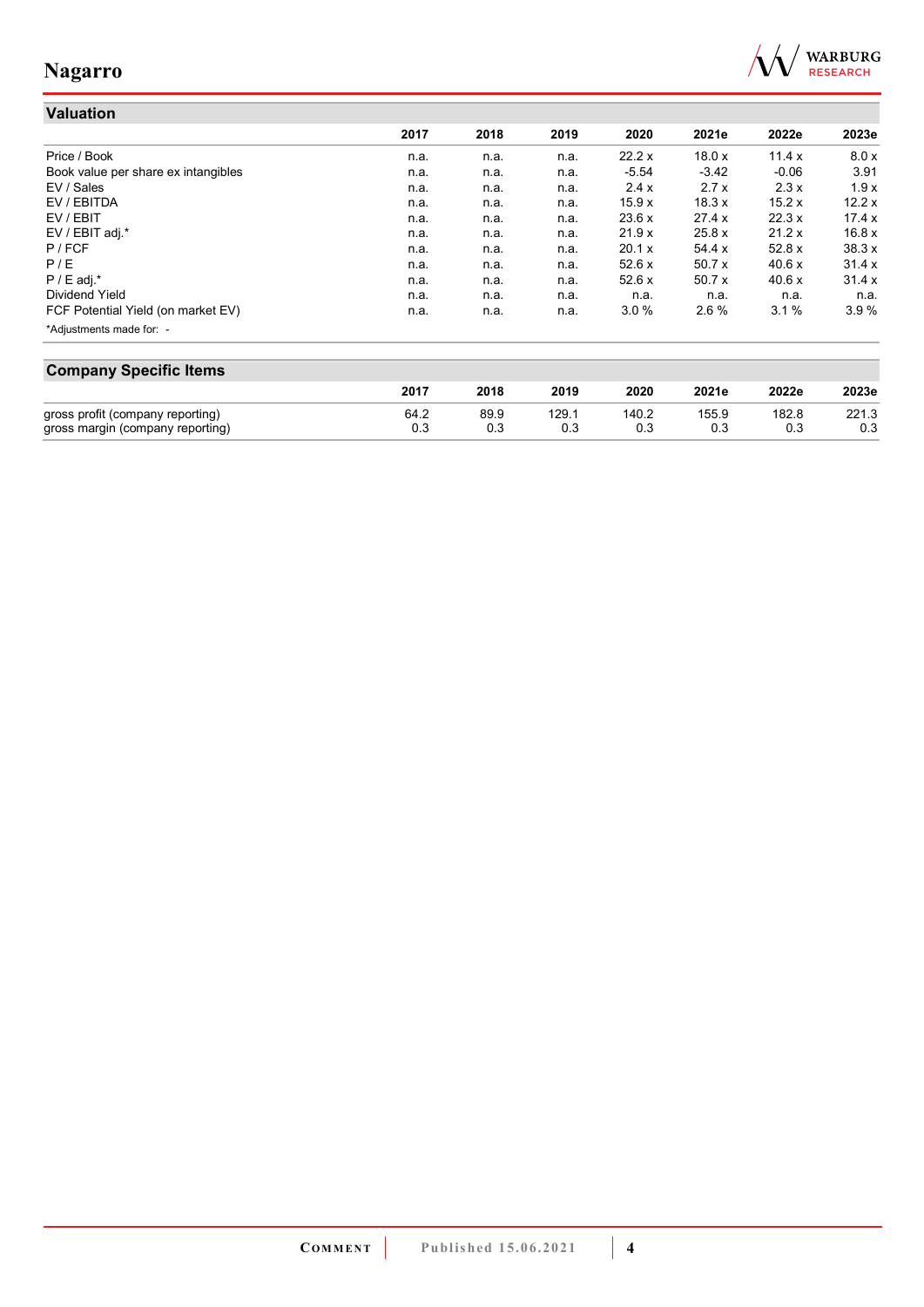### **Consolidated profit & loss**



30 %

 $28%$   $25%$   $22%$   $20%$   $18%$   $15%$   $12%$ 

 $12.78$ <br> $8\%$ <br> $8\%$ <br> $5\%$ 

 $2%$ <br> $0%$ 

 $20236$ 

| In EUR <sub>m</sub>                              | 2017   | 2018  | 2019  | 2020  | 2021e | 2022e | 2023e |
|--------------------------------------------------|--------|-------|-------|-------|-------|-------|-------|
| <b>Sales</b>                                     | 210.6  | 287.3 | 402.4 | 430.4 | 494.9 | 584.0 | 700.8 |
| Change Sales yoy                                 | n.a.   | 36.5% | 40.1% | 6.9%  | 15.0% | 18.0% | 20.0% |
| Increase / decrease in inventory                 | $-1.3$ | 0.0   | 0.0   | 0.0   | 0.0   | 0.0   | 0.0   |
| Own work capitalised                             | 0.0    | 0.5   | 0.9   | 0.3   | 1.0   | 1.5   | 1.9   |
| Material expenses                                | 31.6   | 39.9  | 49.1  | 49.2  | 57.4  | 68.9  | 79.9  |
| Personnel expenses                               | 128.0  | 179.8 | 254.7 | 271.7 | 310.8 | 367.9 | 441.5 |
| Other operating income                           | 6.3    | 2.4   | 12.7  | 11.6  | 6.0   | 7.0   | 8.0   |
| Other operating expenses                         | 34.6   | 37.4  | 49.8  | 53.3  | 56.9  | 64.2  | 77.1  |
| Unfrequent items                                 | 0.0    | 0.0   | 0.0   | 0.0   | 0.0   | 0.0   | 0.0   |
| <b>EBITDA</b>                                    | 21.4   | 32.3  | 61.6  | 66.2  | 73.3  | 87.4  | 107.7 |
| Margin                                           | 10.1%  | 11.2% | 15.3% | 15.4% | 14.8% | 15.0% | 15.4% |
| Depreciation of fixed assets                     | 7.3    | 10.4  | 15.7  | 16.9  | 20.5  | 24.1  | 29.0  |
| <b>EBITA</b>                                     | 14.1   | 21.9  | 45.9  | 49.3  | 52.8  | 63.3  | 78.7  |
| Amortisation of intangible assets                | 2.8    | 3.3   | 3.5   | 4.7   | 3.7   | 3.5   | 3.6   |
| Goodwill amortisation                            | 0.0    | 0.0   | 0.0   | 0.0   | 0.0   | 0.0   | 0.0   |
| <b>EBIT</b>                                      | 11.3   | 18.6  | 42.4  | 44.5  | 49.1  | 59.8  | 75.1  |
| Margin                                           | 5.4%   | 6.5%  | 10.5% | 10.3% | 9.9%  | 10.2% | 10.7% |
| EBIT adj.                                        | 12.7   | 20.8  | 45.4  | 48.0  | 52.1  | 62.8  | 78.1  |
| Interest income                                  | 0.9    | 0.5   | 0.2   | 0.5   | 0.2   | 0.2   | 0.2   |
| Interest expenses                                | 3.9    | 4.6   | 5.5   | 7.3   | 7.0   | 7.0   | 7.0   |
| Other financial income (loss)                    | 0.0    | 0.0   | 0.0   | 0.0   | 0.0   | 0.0   | 0.0   |
| <b>EBT</b>                                       | 8.2    | 14.4  | 37.2  | 37.7  | 42.3  | 53.0  | 68.3  |
| Margin                                           | 3.9%   | 5.0%  | 9.2%  | 8.8%  | 8.6%  | 9.1%  | 9.8%  |
| <b>Total taxes</b>                               | 4.6    | 6.2   | 6.8   | 13.4  | 13.5  | 17.0  | 21.9  |
| Net income from continuing operations            | 3.7    | 8.2   | 30.4  | 24.4  | 28.8  | 36.0  | 46.5  |
| Income from discontinued operations (net of tax) | 0.0    | 0.0   | 0.0   | 0.0   | 0.0   | 0.0   | 0.0   |
| Net income before minorities                     | 3.7    | 8.2   | 30.4  | 24.4  | 28.8  | 36.0  | 46.5  |
| Minority interest                                | 0.6    | 1.3   | 4.9   | 5.9   | 4.7   | 5.8   | 7.5   |
| <b>Net income</b>                                | 3.1    | 6.9   | 25.5  | 18.4  | 24.1  | 30.2  | 38.9  |
| Margin                                           | 1.5%   | 2.4%  | 6.3%  | 4.3%  | 4.9%  | 5.2%  | 5.6%  |
| Number of shares, average                        | n.a.   | n.a.  | n.a.  | 11.4  | 11.4  | 11.4  | 11.4  |
| <b>EPS</b>                                       | n.a.   | n.a.  | n.a.  | 1.62  | 2.12  | 2.65  | 3.42  |
| EPS adj.                                         | n.a.   | n.a.  | n.a.  | 1.62  | 2.12  | 2.65  | 3.42  |
| *Adjustments made for:                           |        |       |       |       |       |       |       |

**Guidance: 2021: revenue: approx. 15% growth; adj. EBITDA margin: approx. 15%**

### **Financial Ratios**

|                               | 2017   | 2018   | 2019   | 2020    | 2021e  | 2022e   | 2023e   |  |
|-------------------------------|--------|--------|--------|---------|--------|---------|---------|--|
| Total Operating Costs / Sales | 89.2 % | 88.9 % | 84.9 % | 84.7 %  | 85.4 % | 85.3 %  | 84.9%   |  |
| <b>Operating Leverage</b>     | n.a.   | 1.8x   | 3.2x   | 0.7x    | 0.7x   | 1.2x    | 1.3x    |  |
| EBITDA / Interest expenses    | 5.4x   | 7.0x   | 11.2 x | 9.1x    | 10.5x  | 12.5x   | 15.4 x  |  |
| Tax rate (EBT)                | 55.7 % | 43.3 % | 18.2 % | 35.5 %  | 32.0 % | 32.0 %  | 32.0 %  |  |
| Dividend Payout Ratio         | n.a.   | n.a.   | n.a.   | $0.0\%$ | 0.0%   | $0.0\%$ | $0.0\%$ |  |
| Sales per Employee            | n.a.   | n.a.   | n.a.   | n.a.    | n.a.   | n.a.    | n.a.    |  |

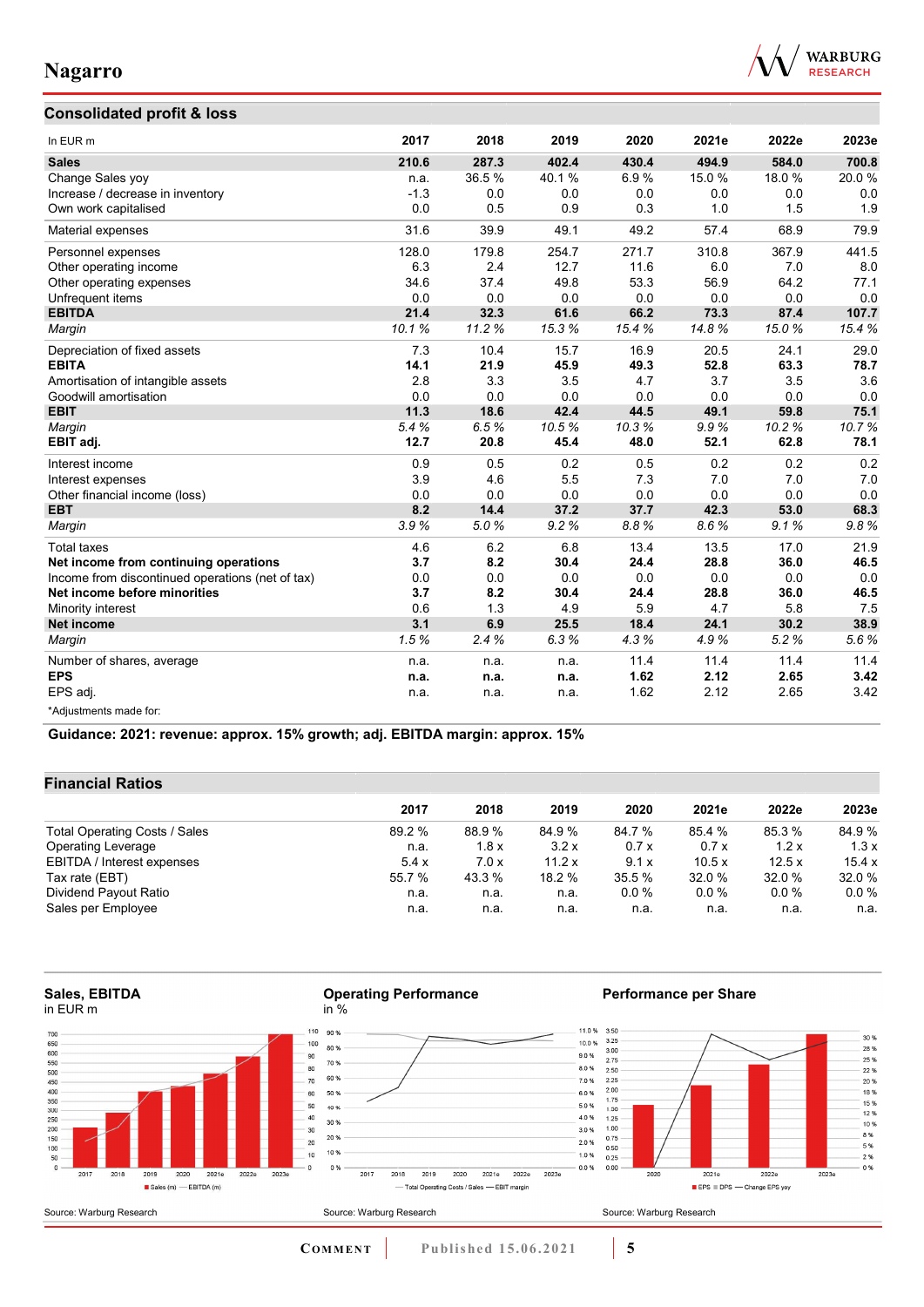# **Consolidated balance sheet**



| Consolidated Dalance Sheet                              |         |         |         |         |        |        |       |
|---------------------------------------------------------|---------|---------|---------|---------|--------|--------|-------|
| In EUR <sub>m</sub>                                     | 2017    | 2018    | 2019    | 2020    | 2021e  | 2022e  | 2023e |
| <b>Assets</b>                                           |         |         |         |         |        |        |       |
| Goodwill and other intangible assets                    | 45.5    | 107.7   | 111.4   | 106.9   | 107.1  | 107.6  | 108.2 |
| thereof other intangible assets                         | 5.8     | 10.2    | 9.0     | 11.0    | 11.2   | 11.7   | 12.4  |
| thereof Goodwill                                        | 39.0    | 97.5    | 102.4   | 95.9    | 95.9   | 95.9   | 95.9  |
| Property, plant and equipment                           | 4.2     | 6.7     | 7.2     | 6.4     | 9.2    | 13.0   | 17.7  |
| <b>Financial assets</b>                                 | 3.6     | 3.4     | 2.7     | 3.0     | 3.0    | 3.0    | 3.0   |
| Other long-term assets                                  | 28.0    | 47.3    | 54.9    | 51.7    | 57.0   | 70.8   | 85.8  |
| <b>Fixed assets</b>                                     | 81.3    | 165.0   | 176.2   | 168.0   | 176.2  | 194.4  | 214.7 |
| Inventories                                             | 0.3     | 0.1     | 0.0     | 0.1     | 0.1    | 0.2    | 0.3   |
| Accounts receivable                                     | 50.3    | 75.0    | 80.3    | 73.9    | 88.1   | 105.6  | 130.6 |
| Liquid assets                                           | 16.6    | 27.9    | 43.8    | 107.7   | 113.0  | 136.1  | 168.1 |
| Other short-term assets                                 | 17.7    | 29.1    | 41.7    | 37.1    | 41.0   | 47.5   | 52.0  |
| <b>Current assets</b>                                   | 84.8    | 132.1   | 165.8   | 218.8   | 242.2  | 289.4  | 351.0 |
| <b>Total Assets</b>                                     | 166.1   | 297.1   | 342.0   | 386.8   | 418.4  | 483.9  | 565.7 |
| Liabilities and shareholders' equity                    |         |         |         |         |        |        |       |
| Shareholders' equity                                    | 28.0    | 74.5    | 50.2    | 43.8    | 68.1   | 106.9  | 152.7 |
| Minority interest                                       | 5.4     | 14.4    | 9.7     | 2.7     | 3.0    | 3.0    | 4.0   |
| <b>Total equity</b>                                     | 33.5    | 88.9    | 59.9    | 46.5    | 71.1   | 109.9  | 156.7 |
| Provisions                                              | 12.6    | 20.9    | 25.5    | 33.2    | 34.5   | 37.0   | 40.0  |
| thereof provisions for pensions and similar obligations | 2.5     | 3.2     | 4.4     | 6.0     | 6.5    | 7.0    | 8.0   |
| Financial liabilities (total)                           | 60.9    | 92.1    | 125.3   | 182.6   | 168.2  | 168.2  | 168.2 |
| Short-term financial liabilities                        | 3.5     | 5.7     | 5.3     | 14.4    | 0.0    | 0.0    | 0.0   |
| Accounts payable                                        | 14.3    | 17.4    | 16.1    | 22.2    | 25.8   | 30.4   | 36.5  |
| <b>Other liabilities</b>                                | 45.0    | 77.8    | 115.1   | 102.4   | 118.8  | 138.4  | 164.3 |
| <b>Liabilities</b>                                      | 132.7   | 208.2   | 282.0   | 340.3   | 347.3  | 374.0  | 409.0 |
| Total liabilities and shareholders' equity              | 166.1   | 297.1   | 342.0   | 386.8   | 418.4  | 483.9  | 565.7 |
| <b>Financial Ratios</b>                                 |         |         |         |         |        |        |       |
|                                                         | 2017    | 2018    | 2019    | 2020    | 2021e  | 2022e  | 2023e |
| <b>Efficiency of Capital Employment</b>                 |         |         |         |         |        |        |       |
| <b>Operating Assets Turnover</b>                        | 5.2x    | 4.8x    | 6.3x    | 8.8x    | 8.4x   | 7.9x   | 7.4x  |
| Capital Employed Turnover                               | 2.6x    | 1.8x    | 2.8x    | 3.4x    | 3.7x   | 3.9x   | 4.3x  |
| <b>ROA</b>                                              | 3.8%    | 4.2%    | 14.5 %  | 11.0 %  | 13.7 % | 15.5%  | 18.1% |
| <b>Return on Capital</b>                                |         |         |         |         |        |        |       |
| ROCE (NOPAT)                                            | 12.4 %  | 8.9%    | 23.0 %  | 21.0%   | 25.7 % | 28.9%  | 32.6% |
| ROE                                                     | 21.8%   | 13.4 %  | 40.8%   | 39.2 %  | 43.1 % | 34.5%  | 30.0% |
| Adj. ROE                                                | 21.8%   | 13.4 %  | 40.8%   | 39.2 %  | 43.1 % | 34.5 % | 30.0% |
| <b>Balance sheet quality</b>                            |         |         |         |         |        |        |       |
| Net Debt                                                | 46.9    | 67.4    | 86.0    | 80.8    | 61.7   | 39.0   | 8.1   |
| <b>Net Financial Debt</b>                               | 44.3    | 64.2    | 81.6    | 74.8    | 55.2   | 32.0   | 0.1   |
| Net Gearing                                             | 140.1 % | 75.8%   | 143.4 % | 173.7 % | 86.8%  | 35.5 % | 5.2%  |
| Net Fin. Debt / EBITDA                                  | 207.6%  | 198.8 % | 132.4 % | 113.1 % | 75.3 % | 36.6%  | 0.1%  |
| Book Value / Share                                      | n.a.    | n.a.    | n.a.    | 3.8     | 6.0    | 9.4    | 13.4  |
| Book value per share ex intangibles                     | n.a.    | n.a.    | n.a.    | $-5.5$  | $-3.4$ | $-0.1$ | 3.9   |



**COMMENT** Published 15.06.2021 **6**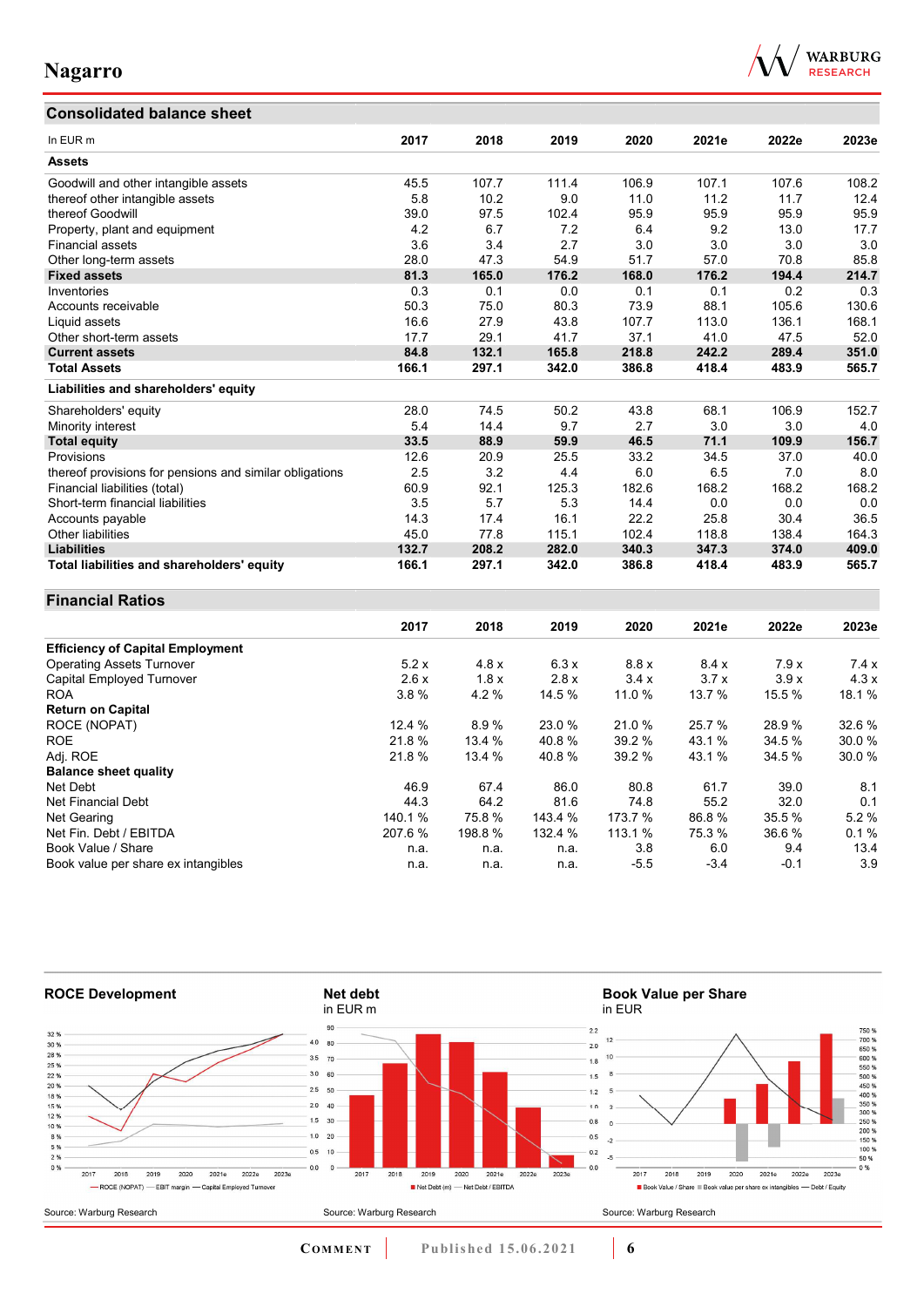## **Consolidated cash flow statement**



| In EUR m                                               | 2017    | 2018    | 2019    | 2020    | 2021e   | 2022e   | 2023e   |
|--------------------------------------------------------|---------|---------|---------|---------|---------|---------|---------|
| Net income                                             | 3.7     | 8.2     | 30.4    | 24.4    | 28.8    | 36.0    | 46.5    |
| Depreciation of fixed assets                           | 7.3     | 10.4    | 15.7    | 16.9    | 20.5    | 24.1    | 29.0    |
| Amortisation of goodwill                               | 0.0     | 0.0     | 0.0     | 0.0     | 0.0     | 0.0     | 0.0     |
| Amortisation of intangible assets                      | 2.8     | 3.3     | 3.5     | 4.7     | 3.7     | 3.5     | 3.6     |
| Increase/decrease in long-term provisions              | 0.3     | 0.6     | 0.4     | 1.2     | 0.5     | 0.5     | 1.0     |
| Other non-cash income and expenses                     | 2.3     | 3.1     | $-2.9$  | 6.6     | 0.0     | 0.0     | 0.0     |
| <b>Cash Flow before NWC change</b>                     | 16.4    | 25.6    | 47.1    | 53.8    | 53.5    | 64.2    | 80.1    |
| Increase / decrease in inventory                       | 0.0     | 0.0     | 0.0     | 0.0     | 0.0     | 0.0     | 0.0     |
| Increase / decrease in accounts receivable             | 0.0     | 0.0     | 0.0     | 0.0     | 0.0     | 0.0     | 0.0     |
| Increase / decrease in accounts payable                | 0.0     | 0.0     | 0.0     | 0.0     | 0.0     | 0.0     | 0.0     |
| Increase / decrease in other working capital positions | $-10.8$ | $-17.0$ | $-6.3$  | 15.6    | $-6.7$  | $-11.7$ | $-13.0$ |
| Increase / decrease in working capital (total)         | $-10.8$ | $-17.0$ | $-6.3$  | 15.6    | $-6.7$  | $-11.7$ | $-13.0$ |
| Net cash provided by operating activities [1]          | 5.5     | 8.6     | 40.9    | 69.4    | 46.8    | 52.5    | 67.1    |
| Investments in intangible assets                       | 0.0     | 0.0     | $-1.3$  | $-1.0$  | $-1.0$  | $-1.3$  | $-1.5$  |
| Investments in property, plant and equipment           | $-2.3$  | $-2.7$  | $-1.8$  | $-2.6$  | $-3.0$  | $-4.1$  | $-4.9$  |
| Payments for acquisitions                              | $-4.1$  | 5.0     | $-2.9$  | $-7.8$  | $-2.9$  | 0.0     | 0.0     |
| <b>Financial investments</b>                           | $-0.3$  | 0.4     | $-2.5$  | 1.2     | 0.0     | 0.0     | 0.0     |
| Income from asset disposals                            | 0.0     | 0.0     | 0.4     | 0.1     | 0.0     | 0.0     | 0.0     |
| Net cash provided by investing activities [2]          | $-6.7$  | 2.7     | $-8.0$  | $-10.1$ | $-6.8$  | $-5.4$  | $-6.4$  |
| Change in financial liabilities                        | 9.0     | 4.3     | $-3.3$  | 23.9    | $-14.4$ | 0.0     | 0.0     |
| Dividends paid                                         | 0.0     | 0.0     | 0.0     | 0.0     | 0.0     | 0.0     | 0.0     |
| Purchase of own shares                                 | 0.0     | 0.0     | 0.0     | 0.0     | 0.0     | 0.0     | 0.0     |
| Capital measures                                       | 0.0     | 0.0     | 0.0     | 0.1     | 0.0     | 0.0     | 0.0     |
| Other                                                  | $-6.5$  | $-8.1$  | $-13.8$ | $-17.5$ | $-20.3$ | $-23.9$ | $-28.7$ |
| Net cash provided by financing activities [3]          | 2.5     | $-3.9$  | $-17.1$ | 6.5     | $-34.7$ | $-23.9$ | $-28.7$ |
| Change in liquid funds [1]+[2]+[3]                     | 1.3     | 7.5     | 15.7    | 65.8    | 5.2     | 23.2    | 31.9    |
| Effects of exchange-rate changes on cash               | $-0.7$  | 0.4     | 0.4     | $-1.4$  | 0.0     | 0.0     | 0.0     |
| Cash and cash equivalent at end of period              | 0.7     | 24.4    | 44.0    | 108.1   | 113.0   | 136.1   | 168.1   |

### **Financial Ratios**

|                                      | 2017      | 2018     | 2019     | 2020    | 2021e    | 2022e   | 2023e   |
|--------------------------------------|-----------|----------|----------|---------|----------|---------|---------|
| <b>Cash Flow</b>                     |           |          |          |         |          |         |         |
| <b>FCF</b>                           | $-3.8$    | $-3.9$   | 22.8     | 48.2    | 22.5     | 23.2    | 31.9    |
| Free Cash Flow / Sales               | $-1.8%$   | $-1.3%$  | 5.7%     | 11.2%   | 4.5 %    | 4.0%    | 4.6%    |
| Free Cash Flow Potential             | 14.5      | 13.6     | 36.8     | 31.6    | 35.5     | 41.2    | 50.7    |
| Free Cash Flow / Net Profit          | $-124.2%$ | $-56.5%$ | 89.4 %   | 261.5 % | 93.3 %   | 76.8%   | 82.0%   |
| Interest Received / Avg. Cash        | 10.8 %    | 2.1%     | 0.6%     | 0.7%    | 0.2%     | 0.2%    | 0.1%    |
| Interest Paid / Avg. Debt            | 12.9 %    | 6.0%     | 5.0%     | 4.7 %   | 4.0%     | 4.2%    | 4.2%    |
| <b>Management of Funds</b>           |           |          |          |         |          |         |         |
| Investment ratio                     | 1.1%      | 0.9%     | 0.8%     | 0.8%    | $0.8 \%$ | 0.9%    | 0.9%    |
| Maint. Capex / Sales                 | 1.1%      | 0.9%     | $0.8 \%$ | 0.8%    | 0.8%     | 0.9%    | 0.9%    |
| Capex / Dep                          | 22.7 %    | 19.4 %   | 16.1 %   | 16.5 %  | 16.4 %   | 19.5 %  | 19.7 %  |
| Avg. Working Capital / Sales         | 8.6%      | 15.5 %   | 13.6 %   | 11.5%   | $9.3\%$  | 9.5%    | 9.8%    |
| Trade Debtors / Trade Creditors      | 352.3 %   | 431.9 %  | 500.3 %  | 332.8 % | 341.5 %  | 347.4 % | 357.8%  |
| <b>Inventory Turnover</b>            | 119.2 x   | 398.7 x  | 5452.4 x | 387.1 x | 574.1 x  | 344.6 x | 266.3 x |
| Receivables collection period (days) | 87        | 95       | 73       | 63      | 65       | 66      | 68      |
| Payables payment period (days)       | 165       | 159      | 119      | 165     | 164      | 161     | 167     |
| Cash conversion cycle (Days)         | -75       | -106     | $-103$   | $-172$  | $-177$   | $-171$  | $-177$  |

#### **CAPEX and Cash Flow**  in EUR m



**Free Cash Flow Generation** 

**COMMENT** Published 15.06.2021 **7** 

**Working Capital**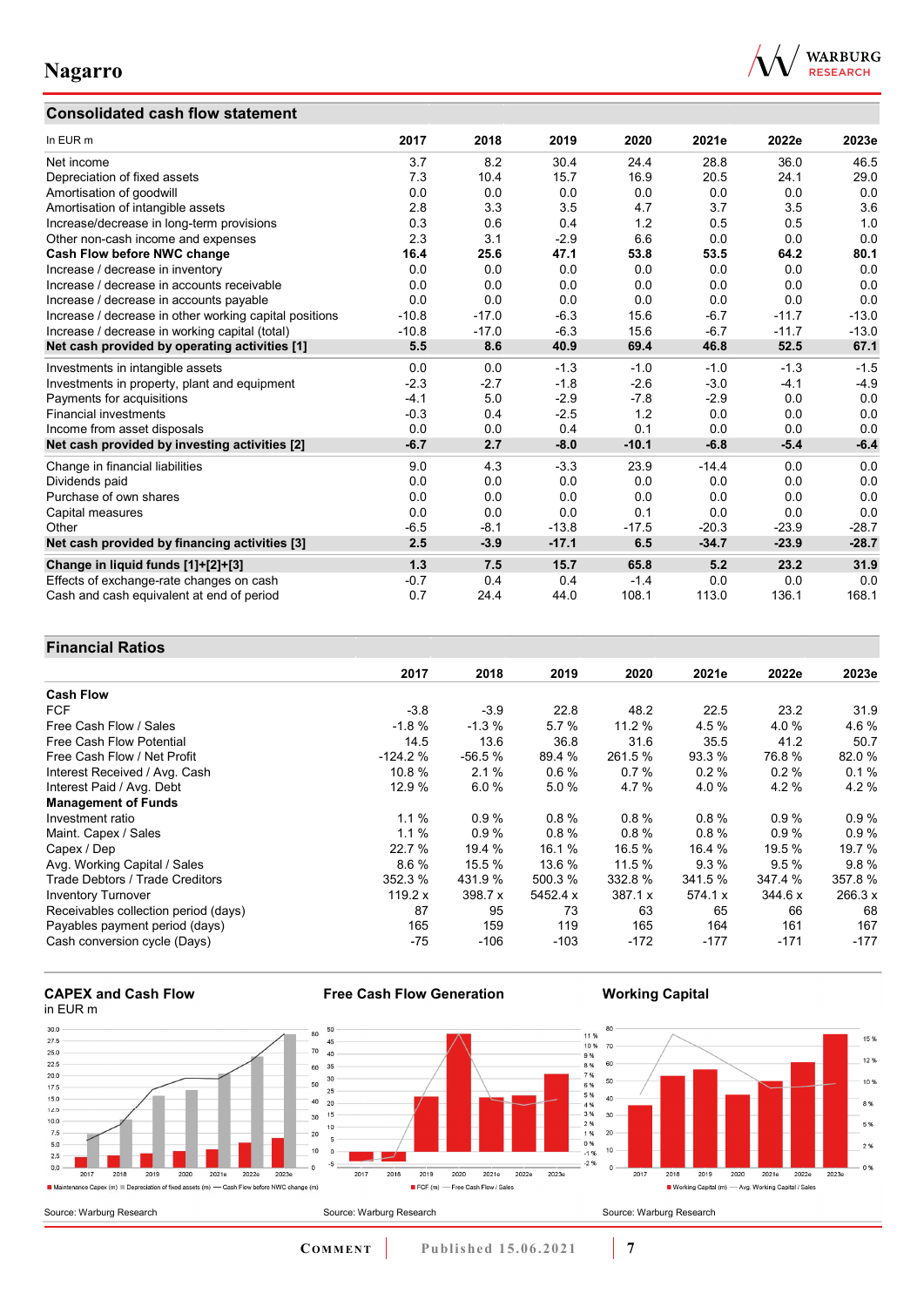

### **LEGAL DISCLAIMER**

This research report ("investment recommendation") was prepared by the Warburg Research GmbH, a fully owned subsidiary of the M.M.Warburg & CO (AG & Co.) KGaA and is passed on by the M.M.Warburg & CO (AG & Co.) KGaA. It is intended solely for the recipient and may not be passed on to another company without their prior consent, regardless of whether the company is part of the same corporation or not. It contains selected information and does not purport to be complete. The investment recommendation is based on publicly available information and data ("information") believed to be accurate and complete. Warburg Research GmbH neither examines the information for accuracy and completeness, nor guarantees its accuracy and completeness. Possible errors or incompleteness of the information do not constitute grounds for liability of M.M.Warburg & CO (AG & Co.) KGaA or Warburg Research GmbH for damages of any kind whatsoever, and M.M.Warburg & CO (AG & Co.) KGaA and Warburg Research GmbH are not liable for indirect and/or direct and/or consequential damages. In particular, neither M.M.Warburg & CO (AG & Co.) KGaA nor Warburg Research GmbH are liable for the statements, plans or other details contained in these investment recommendations concerning the examined companies, their affiliated companies, strategies, economic situations, market and competitive situations, regulatory environment, etc. Although due care has been taken in compiling this investment recommendation, it cannot be excluded that it is incomplete or contains errors. M.M.Warburg & CO (AG & Co.) KGaA and Warburg Research GmbH, their shareholders and employees are not liable for the accuracy and completeness of the statements, estimations and the conclusions derived from the information contained in this investment recommendation. Provided a investment recommendation is being transmitted in connection with an existing contractual relationship, i.e. financial advisory or similar services, the liability of M.M.Warburg & CO (AG & Co.) KGaA and Warburg Research GmbH shall be restricted to gross negligence and wilful misconduct. In case of failure in essential tasks, M.M.Warburg & CO (AG & Co.) KGaA and Warburg Research GmbH are liable for normal negligence. In any case, the liability of M.M.Warburg & CO (AG & Co.) KGaA and Warburg Research GmbH is limited to typical, expectable damages. This investment recommendation does not constitute an offer or a solicitation of an offer for the purchase or sale of any security. Partners, directors or employees of M.M.Warburg & CO (AG & Co.) KGaA, Warburg Research GmbH or affiliated companies may serve in a position of responsibility, i.e. on the board of directors of companies mentioned in the report. Opinions expressed in this investment recommendation are subject to change without notice. All rights reserved.

#### **COPYRIGHT NOTICE**

This work including all its parts is protected by copyright. Any use beyond the limits provided by copyright law without permission is prohibited and punishable. This applies, in particular, to reproductions, translations, microfilming, and storage and processing on electronic media of the entire content or parts thereof.

#### **DISCLOSURE ACCORDING TO §85 OF THE GERMAN SECURITIES TRADING ACT (WPHG), MAR AND MIFID II INCL. COMMISSION DELEGATED REGULATION (EU) 2016/958 AND (EU) 2017/565**

The valuation underlying the investment recommendation for the company analysed here is based on generally accepted and widely used methods of fundamental analysis, such as e.g. DCF Model, Free Cash Flow Value Potential, NAV, Peer Group Comparison or Sum of the Parts Model (see also [http://www.mmwarburg.de/disclaimer/disclaimer.htm#Valuation\)](http://www.mmwarburg.de/disclaimer/disclaimer.htm#Valuation). The result of this fundamental valuation is modified to take into consideration the analyst's assessment as regards the expected development of investor sentiment and its impact on the share price.

Independent of the applied valuation methods, there is the risk that the price target will not be met, for instance because of unforeseen changes in demand for the company's products, changes in management, technology, economic development, interest rate development, operating and/or material costs, competitive pressure, supervisory law, exchange rate, tax rate etc. For investments in foreign markets and instruments there are further risks, generally based on exchange rate changes or changes in political and social conditions.

This commentary reflects the opinion of the relevant author at the point in time of its compilation. A change in the fundamental factors underlying the valuation can mean that the valuation is subsequently no longer accurate. Whether, or in what time frame, an update of this commentary follows is not determined in advance.

Additional internal and organisational arrangements to prevent or to deal with conflicts of interest have been implemented. Among these are the spatial separation of Warburg Research GmbH from M.M.Warburg & CO (AG & Co.) KGaA and the creation of areas of confidentiality. This prevents the exchange of information, which could form the basis of conflicts of interest for Warburg Research GmbH in terms of the analysed issuers or their financial instruments.

The analysts of Warburg Research GmbH do not receive a gratuity – directly or indirectly – from the investment banking activities of M.M.Warburg & CO (AG & Co.) KGaA or of any company within the Warburg-Group.

All prices of financial instruments given in this investment recommendation are the closing prices on the last stock-market trading day before the publication date stated, unless another point in time is explicitly stated.

M.M.Warburg & CO (AG & Co.) KGaA and Warburg Research GmbH are subject to the supervision of the Federal Financial Supervisory Authority, BaFin. M.M.Warburg & CO (AG & Co.) KGaA is additionally subject to the supervision of the European Central Bank (ECB).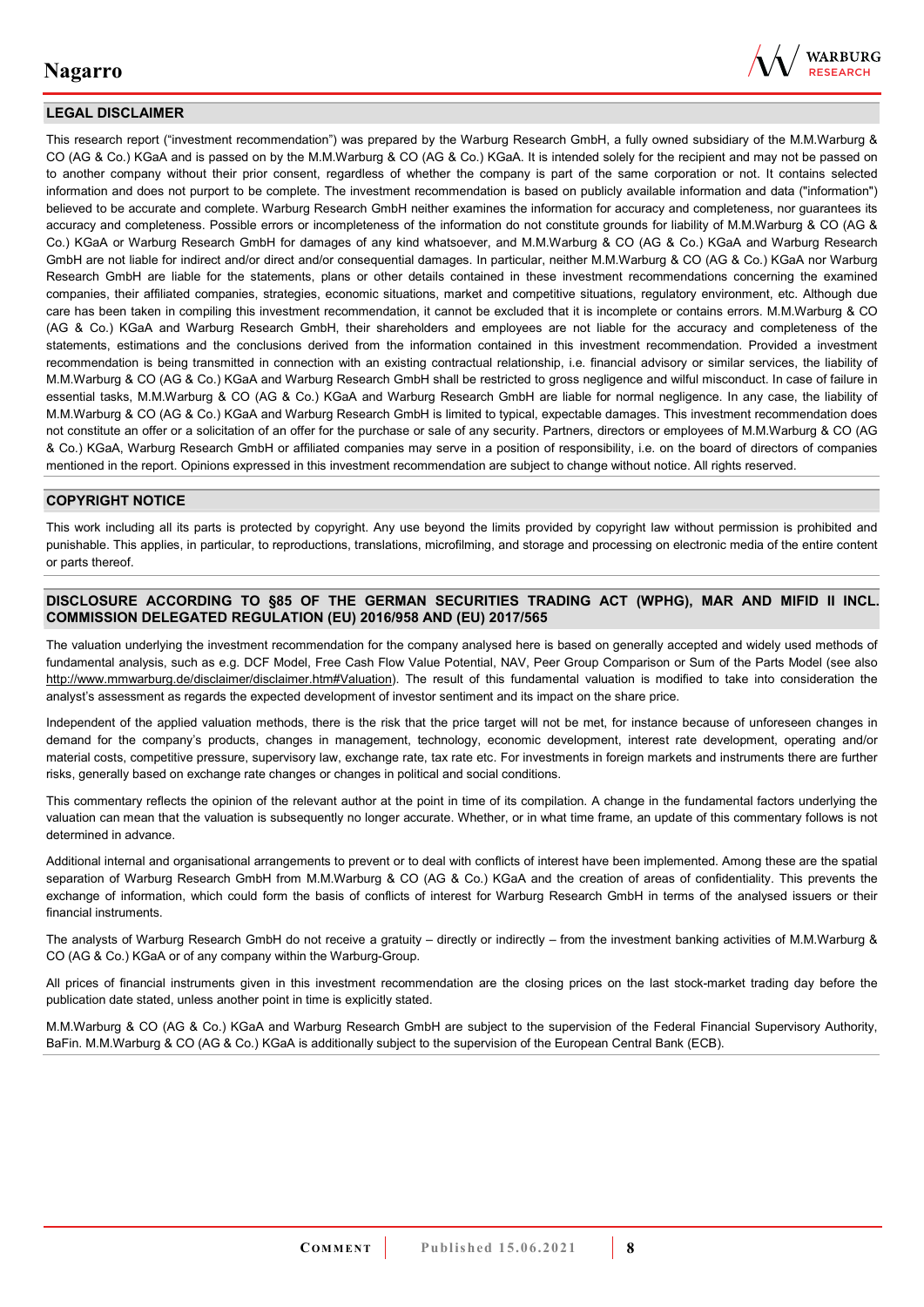

#### **SOURCES**

All **data and consensus estimates** have been obtained from FactSet except where stated otherwise.

The **Warburg ESG Risk Score** is based on information © 2020 MSCI ESG Research LLC. Reproduced by permission. Although Warburg Research's information providers, including without limitation, MSCI ESG Research LLC and its affiliates (the "ESG Parties"), obtain information (the "Information") from sources they consider reliable, none of the ESG Parties warrants or guarantees the originality, accuracy and/or completeness, of any data herein and expressly disclaim all express or implied warranties, including those of merchantability and fitness for a particular purpose. The Information may only be used for your internal use, may not be reproduced or redisseminated in any form and may not be used as a basis for, or a component, of any financial instruments or products indices. Further, none of the Information can in and of itself be used to determine which securities to buy or sell or when to buy or sell them. None of the ESG Parties shall have any liability for any errors or omissions in connection with any data herein, or any liability for any direct, indirect, special, punitive, consequential or any other damage (including lost profits) even if notified of the possibility.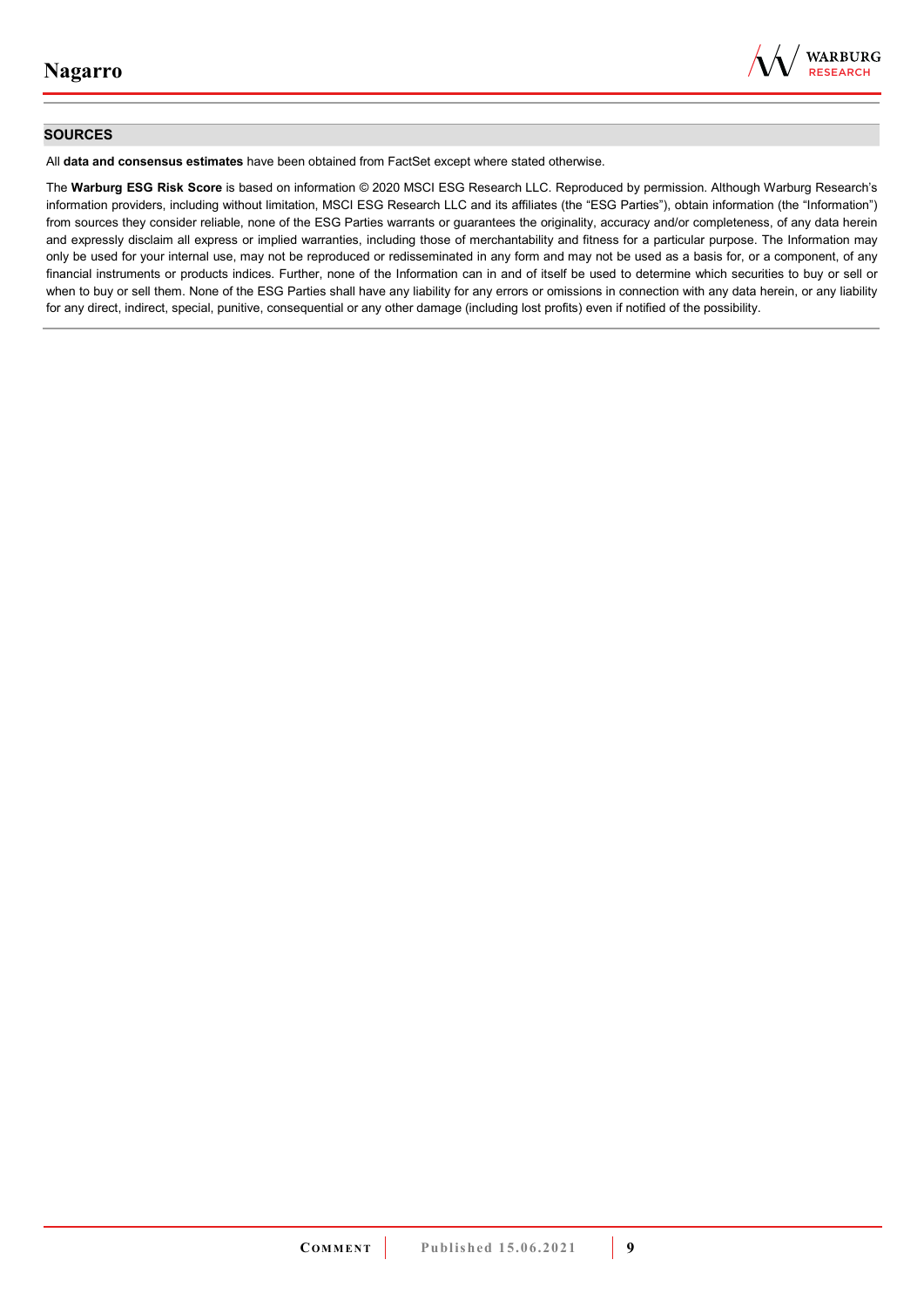**-4-** 

confidential business information.



#### **Additional information for clients in the United States**

1. This research report (the "Report") is a product of Warburg Research GmbH, Germany, a fully owned subsidiary of M.M.Warburg & CO (AG & Co.)

KGaA, Germany (in the following collectively "Warburg"). Warburg is the employer of the research analyst(s), who have prepared the Report. The research analyst(s) reside outside the United States and are not associated persons of any U.S. regulated broker-dealer and therefore are not subject to the supervision of any U.S. regulated broker-dealer.

2. The Report is provided in the United States for distribution solely to "major U.S. institutional investors" under Rule 15a-6 of the U.S. Securities Exchange Act of 1934 by CIC.

3. CIC (Crédit Industriel et Commercial) and M.M. Warburg & CO have concluded a Research Distribution Agreement that gives CIC Market Solutions exclusive distribution in France, the US and Canada of the Warburg Research GmbH research product.

4. The research reports are distributed in the United States of America by CIC ("CIC") pursuant to a SEC Rule 15a-6 agreement with CIC Market Solutions Inc ("CICI"), a U.S. registered broker-dealer and a related company of CIC, and are distributed solely to persons who qualify as "Major U.S. Institutional Investors" as defined in SEC Rule 15a-6 under the Securities Exchange Act of 1934.

5. Any person who is not a Major U.S. Institutional Investor must not rely on this communication. The delivery of this research report to any person in the United States of America is not a recommendation to effect any transactions in the securities discussed herein, or an endorsement of any opinion expressed herein.

#### **Reference in accordance with section 85 of the German Securities Trading Act (WpHG) and Art. 20 MAR regarding possible conflicts of interest with companies analysed:**

- **-1-** Warburg Research, or an affiliated company, or an employee of one of these companies responsible for the compilation of the research, hold a **share of more than 5%** of the equity capital of the analysed company.
- **-2-**  Warburg Research, or an affiliated company, within the last twelve months participated in the **management of a consortium** for an issue in the course of a public offering of such financial instruments, which are, or the issuer of which is, the subject of the investment recommendation.
- **-3-** Companies affiliated with Warburg Research **manage financial instruments**, which are, or the issuers of which are, subject of the investment recommendation, in a market based on the provision of buy or sell contracts.

MMWB, Warburg Research, or an affiliated company, reached an agreement with the issuer to provide **investment banking and/or investment services** and the relevant agreement was in force in the last 12 months or there arose for this period, based on the relevant agreement, the obligation to provide or to receive a service or compensation - provided that this disclosure does not result in the disclosure of

- **-5-** The company compiling the analysis or an affiliated company had reached an **agreement on the compilation of the investment recommendation** with the analysed company.
- **-6a-** Warburg Research, or an affiliated company, holds a **net long position of more than 0.5%** of the total issued share capital of the analysed company.
- **-6b-** Warburg Research, or an affiliated company, holds a **net short position of more than 0.5%** of the total issued share capital of the analysed company.
- **-6c-** The issuer holds shares of more than 5% of the total issued capital of Warburg Research or an affiliated company.
- **-7-** The company preparing the analysis as well as its affiliated companies and employees have **other important interests** in relation to the analysed company, such as, for example, the exercising of mandates at analysed companies.

| Company |   | Disclosure Link to the historical price targets and rating changes (last 12 months) |
|---------|---|-------------------------------------------------------------------------------------|
| Nagarro | 5 | http://www.mmwarburg.com/disclaimer/disclaimer_en/DE000A3H2200.htm                  |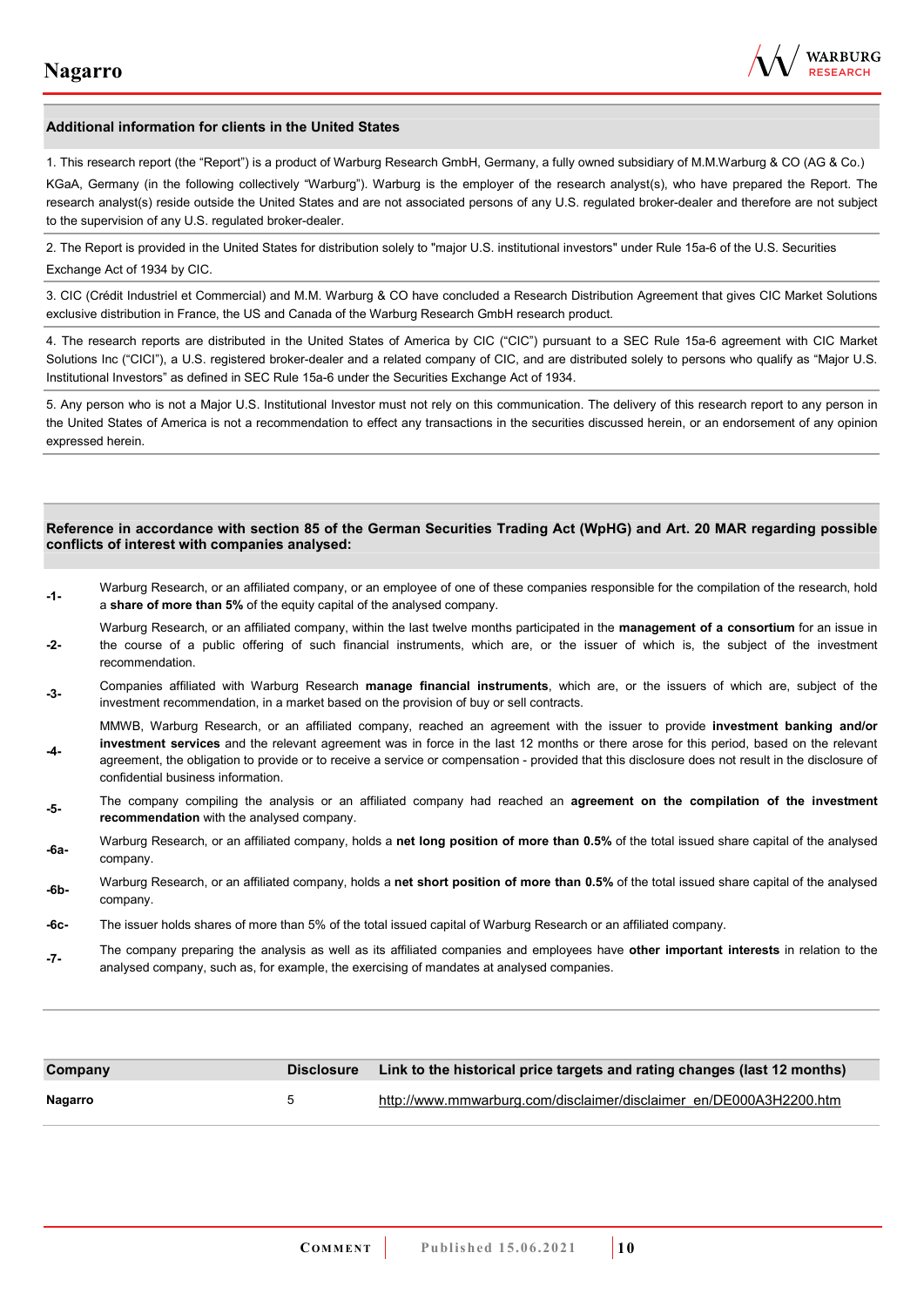

### **INVESTMENT RECOMMENDATION**

Investment recommendation: expected direction of the share price development of the financial instrument up to the given price target in the opinion of the analyst who covers this financial instrument.

| -B-                       | Buv:                     | The price of the analysed financial instrument is expected to rise over the next 12 months.                  |
|---------------------------|--------------------------|--------------------------------------------------------------------------------------------------------------|
| -H-                       | Hold:                    | The price of the analysed financial instrument is expected to remain mostly flat over the next 12<br>months. |
| -S-                       | Sell:                    | The price of the analysed financial instrument is expected to fall over the next 12 months.                  |
| $\mathbf{u}$ $\mathbf{u}$ | <b>Rating suspended:</b> | The available information currently does not permit an evaluation of the company.                            |

#### **WARBURG RESEARCH GMBH – ANALYSED RESEARCH UNIVERSE BY RATING**

| Rating           | <b>Number of stocks</b> | % of Universe |
|------------------|-------------------------|---------------|
| <b>Buy</b>       | 152                     | 70            |
| Hold             | 56                      | 26            |
| Sell             | 5                       | 2             |
| Rating suspended | 4                       | 2             |
| <b>Total</b>     | 217                     | 100           |

### **WARBURG RESEARCH GMBH – ANALYSED RESEARCH UNIVERSE BY RATING …**

**… taking into account only those companies which were provided with major investment services in the last twelve months.** 

| Rating           | <b>Number of stocks</b> | % of Universe |
|------------------|-------------------------|---------------|
| Buy              | 44                      | 88            |
| Hold             | 3                       | 6             |
| Sell             | 0                       | 0             |
| Rating suspended | 3                       | 6             |
| <b>Total</b>     | 50                      | 100           |

#### **PRICE AND RATING HISTORY NAGARRO AS OF 15.06.2021**



Markings in the chart show rating changes by Warburg Research GmbH in the last 12 months. Every marking details the date and closing price on the day of the rating change.